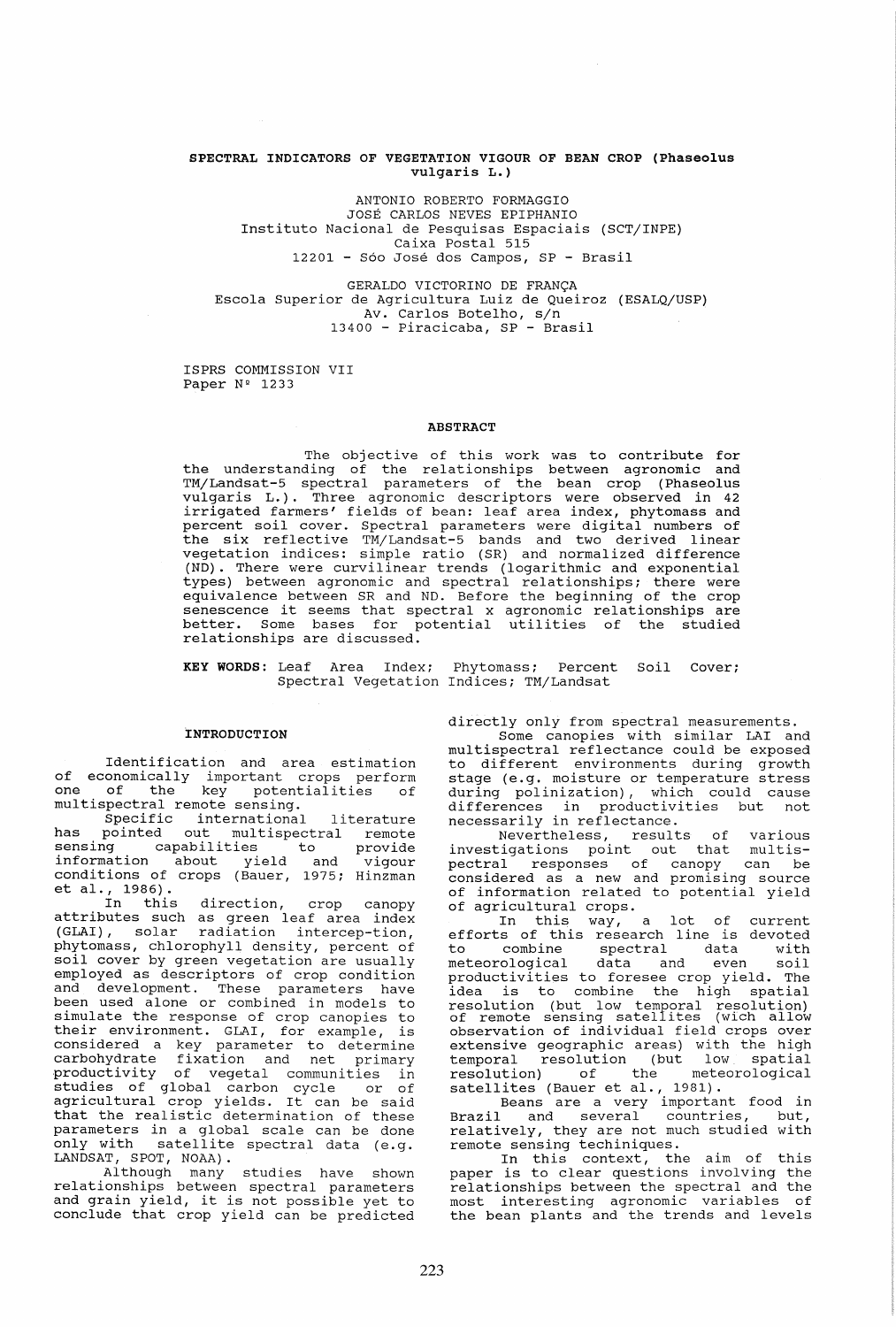of significance of these relation-ships when satellite data (TM/Landsat) are used.

# METHODS AND MATERIALS

Agronomic data were collected over 42 irrigated farmers' fields of bean crop through the 1987 winter (april-august) growing season at Soo Paulo state-Brazil (aproximately 20<sup>0</sup>S X 49<sup>0</sup>W). General<br>conditions of this study area are of smooth topograghy with very highly smooth topograghy with very highly<br>weathered red and yellow soils (high in free iron oxides) developed from basic and ultrabasic rocks (Oxisols).

As allowed by irrigation, there were several plant ages (LAI, height and canopy cover) and besides, there were several crop configurations (row spacings, row orientations) due to the farming commercial character. This way, it was possible an agronomical and spectral possibile an agronomical and spectral season using available TM/Landsat images from only two dates (specified below). The agronomic parameters used to indicate crop conditions over the 42 bean fields were green leaf area index, dry phytomass and percent soil cover (referred to as LAI, .<br>PHY and COV, respectively).

Spectral data were collected from TM/Landsat-5 compatible computer tapes of 06/20/87 and 07/06/87. Before digital<br>number extraction an atmospheric number extraction an atmospheric correction (Schowengerdt, 1983) was carried out. Sequentially, digital numbers were transformed to reflectance values (Markham and Barker, 1986) and Simple Ratio (SR) and Normalized Difference (ND) were derived.

Correlation and regression analyses using linear, logarithmic and exponencial models (ZAR, 1974) were then applied on the agronomic parameters (LAI, PHY and COV) and the eight spectral parameters (six reflective TM bands and two derived vegetation indices).

## RESULTS AND DISCUSSION

# Trajectories of the variables

Figure 1 shows the general development of agronomic variables which can be<br>used as indicators of the vigour used as indicators of the<br>conditions through the bean through the bean growing season.

Crop canopies spectral behaviour is basically influenced by biomass volume, editionally infractional by biomass vorume,<br>foliar architecture, development stage, cultural practices and geometric factors (i. e., illumination and viewing angles). Phenological behaviour of canopy elements through crop cycle affects greatly the penetration and the path scattering of incident rays over the crop (Daughtry et al., 1980); consequently, the signal received by detectors of electromagnetic radiation is affected too. So, it is necessary to have a good understanding of the behaviour of agronomic variables.

Figure 1 shows that the byophisical variables reached their respectives maxima in the third quarter of biological cycle (after an initial exponential phase due to a very rapid multiplication of leaves).



Figure 1 - General development of the<br>three agronomic variables measured three agronomic variables through the bean growing season.

The crop photosynthetic system captures then more and more radiation, with proportionally rapid increases in the primary productivity (vegetation<br>production rate, or accumulation of rate, or accumulation of photosynthetic products per terrain unit area per time unit), if there isn't stress restrictions (water, nutrients). This is the crop vegetative phase, in which the various plant components accumulate dry various pranc componence accumative are<br>matter. Crop growth is decisively influenced by the length of the period during which the plant maintains its during which the prane marnearne iss is defined by the ecophysiological parameter - Leaf Area Duration (Colwell et parameter – hear Area Baracron (corwert et<br>al., 1977; Pinter Jr. et al., 1981; al., 1977, Tincer 91: et al., 1991,<br>Richardson et al., 1982), which is deserving increasing attention in studies involving multispectral remote sensing and crop productivity. After these maxima, the values began a decrease that was extended until the final of the cycle. After reaching maturity, plant begins a phase of senescence, which shows initially a break senescence, which shows initiarly a break In the organic matter product.

six reflective TM/Landsat-5 of two different dates were used as different dates were used as<br>exoatmospheric reflectance (Markham & Barker, 1986). In this manner, spectral profile of bean crop (Figures 2.a and 2.b) could be studied at various ages during bean cycle.

Figures 1, 2.a and 2.b show close relationships between biophysical and spectral variables for bean crop. It can be observed that, as the plants grow, reflectances in TM4 and TM5 bands increase too, while TM3 reflectance decreases, and in the other bands (TMl, TM3 and TM7) the reflectances remain practically constant. In the three curves presented it can be verified that the points of maximum (for LAI, COV, TM4 and TM5) are nearly 60 days after planting; note that the point of minimum for TM3 reflectance (Fig. 2.b) occurs nearly 40 days after planting. In fact, this confirms that visible reflectance (red) stops answering to LAI increasings before than near infrared reflectances, as verified by Chance & Lemaster  $(1977)$ ,  $(LAI = 2.2$  for the  $v$ isible and  $LAI = 6.2$  for near infrared). Table 1 shows the correlation coefficients and the best fit models (linear, logarithmic and models (linear, logarithmic and<br>exponential) obtained by regression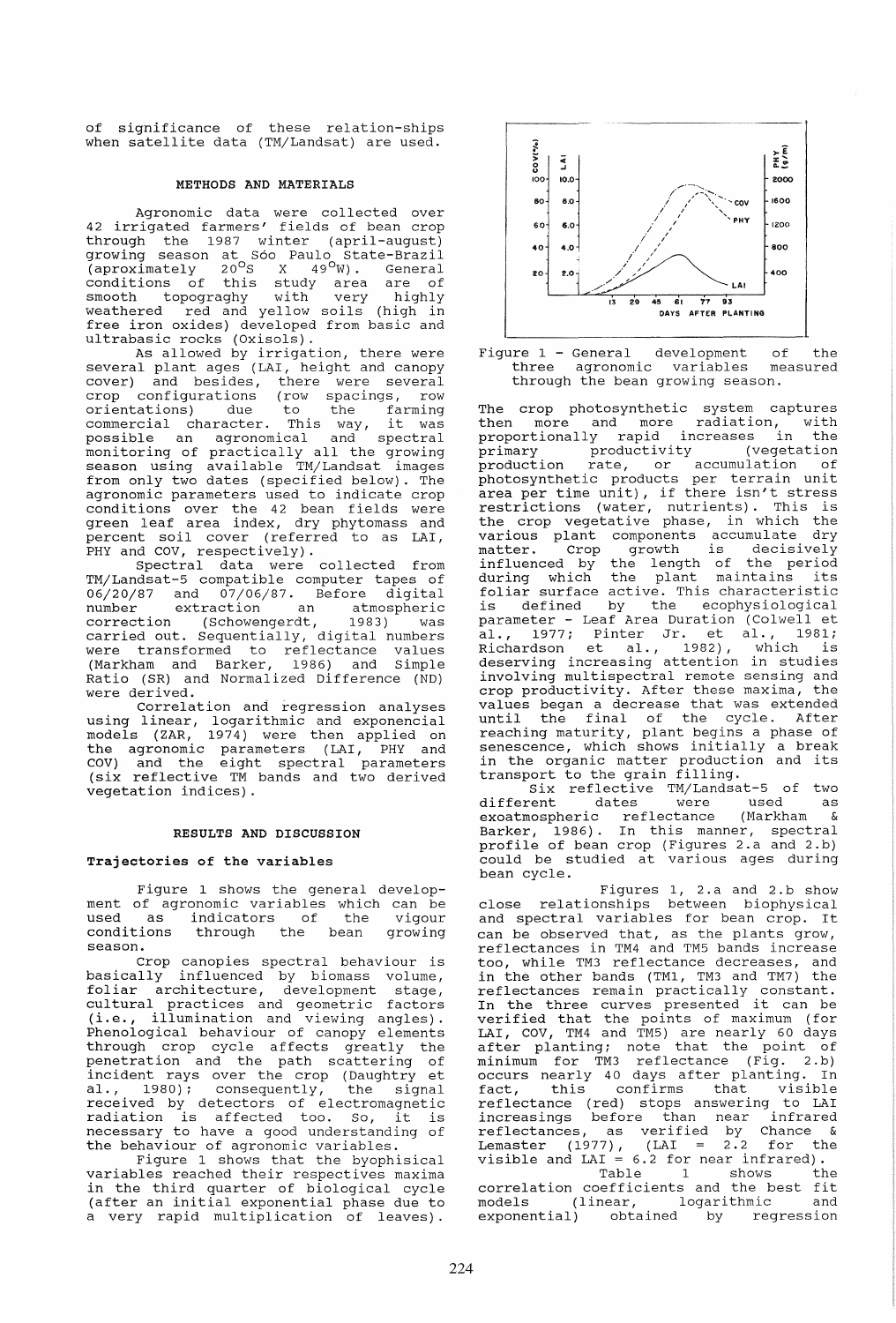

and reflectances per Figure 2 - TM/Landsat-5 average reflectances (a); band (b); for bean crop, during biologic cycle.

|  |  |  |                          |  |  | TABLE 1 - CORRELATION COEFFICIENTS AND LINEAR, LOGARITHMIC ANL                                                                                                                                                                 |  |
|--|--|--|--------------------------|--|--|--------------------------------------------------------------------------------------------------------------------------------------------------------------------------------------------------------------------------------|--|
|  |  |  |                          |  |  | EXPONENTIAL MODELS BETWEEN AGRONOMIC AND TM/LANDSAT SPECTRAL                                                                                                                                                                   |  |
|  |  |  |                          |  |  |                                                                                                                                                                                                                                |  |
|  |  |  | VARIABLES, FOR BEAN CROP |  |  | The contract of the contract of the contract of the contract of the contract of the contract of the contract of the contract of the contract of the contract of the contract of the contract of the contract of the contract o |  |

| PAIRS OF VAR.                           | CORRELATION COEFFICIENTS |           | BEST     |            |
|-----------------------------------------|--------------------------|-----------|----------|------------|
| x SPEC<br>AGRO                          | LINEAR                   | LOGAR.    | EXPON.   | MODEL      |
|                                         |                          |           |          |            |
| LAI x TM1                               | 0.33                     | 0.33      | 0.34     |            |
|                                         | 0.38                     | 0.43      | 0.36     |            |
| TM <sub>2</sub><br>LAI<br>$\mathbf{x}$  |                          | $-0.83**$ | $-0.67$  | LOG.b < 0  |
| TM3<br>LAI<br>x                         | $-0.64$                  |           | 0.75     | LOG.b>0    |
| TM4<br>LAI<br>$\mathbf{x}$              | 0.76                     | $0.77**$  |          | LOG.b>0    |
| TM5<br>LAI<br>X.                        | 0.63                     | $0.65**$  | 0.63     |            |
| TM7<br>LAI<br>$\mathbf{x}$              | $-0.27$                  | $-0.41$   | $-0.22$  |            |
| x SR<br>LAI                             | $0.79**$                 | 0.78      | 0.76     | LIN.b>0    |
| x ND<br>LAI                             | 0.70                     | $0.93**$  | 0.64     | LOG.b>0    |
|                                         |                          |           |          |            |
| x TM1<br>PHY                            | 0.20                     | 0.31      | 0.21     |            |
| TM <sub>2</sub><br>PHY<br>x             | 0.22                     | 0.40      | 0.19     |            |
| TM3<br>PHY<br>x                         | $-0.47$                  | $-0.81**$ | $-0.51$  | LOG.b < 0  |
|                                         | 0.61                     | $0.79**$  | 0.58     | LOG.b>0    |
| TM4<br>PHY<br>$\mathbf{x}$              |                          | $0.68**$  | 0.51     | LOG.b>0    |
| TM5<br>PHY<br>$\mathbf{x}$              | 0.53                     |           | 0.11     |            |
| x TM7<br><b>PHY</b>                     | 0.14                     | 0.38      |          | LOG.b>0    |
| $x$ SR<br>PHY                           | 0.64                     | $0.80**$  | 0.58     |            |
| $x$ . ND<br>PHY                         | 0.50                     | $0.89**$  | 0.45     | LOG.b>0    |
|                                         |                          |           |          |            |
| COV X TM1                               | 0.29                     | 0.30      | 0.32     |            |
| TM2<br>COV<br>X                         | 0.37                     | 0.41      | 0.38     |            |
| TM3<br>COV<br>X                         | $-0.76$                  | $-0.73$   | $0.78**$ | EXP.b < 0  |
| COV <sub>.</sub><br>TM4<br>x            | 0.82                     | 0.72      | $0.88**$ | EXP.b>0    |
| TM5<br>COV<br>$\boldsymbol{\mathsf{x}}$ | 0.70                     | 0.62      | $0.72**$ | EXP.b>0    |
| TM7<br><b>COV</b>                       | 0.36                     | 0.37      | 0.38     |            |
| x                                       | 0.83                     | 0.71      | $0.88**$ | EXP. b > 0 |
| x SR<br><b>COV</b>                      |                          |           | 0.85     | LOG.b>0    |
| COV X ND                                | 0.87                     | $0.90**$  |          |            |

\*\* 1% level of significance (correlation significance was verified only for the best model)

analyses for three agronomic (i.e., LAI, PHY and COV) and eight spectral variables (i.e., six reflective TM bands and two<br>vegetation indices).

Curvilinear logarithmic models fit<br>up in 10 cases (a spectral x agronomic<br>pair of variables each case), while exponential models fit up in 4 cases and linear model fit up in only one pair of variables (Simple Ratio x LAI).

TM1, TM2 and TM7 didn't present any<br>answer to phenologic variations of the crop, in the level of satellite images and agronomic variables from farm fields. It's verified that only for TM3, TM4, TM5, SR and ND occurred significative correlations and fitness at 1% level. This points out<br>the potentiality of these spectral<br>variables in the estimation of agronomic parameters (vigour indicators) for bean crop from satellite imagery.

However, it's necessary to emphasize some aspects of these agronomic x spectral TM relationships. Taking as an illus-<br>tration the curve LAI x TM4 (Figure 3), one can verify that a reasonable point scattering occurs near the adjusted curve.<br>One might explain this fact based on the great diversity of conditions of the 42<br>sampled fields, in relation to factors<br>such as: ages, row spacings, row orien-<br>tations, soil types and superficial con-<br>ditions, etc. These factors, inversely to<br>those convince in th those occuring in the well controlled<br>experiments of "scene radiation", cannot be controlled in this study (satellite x field).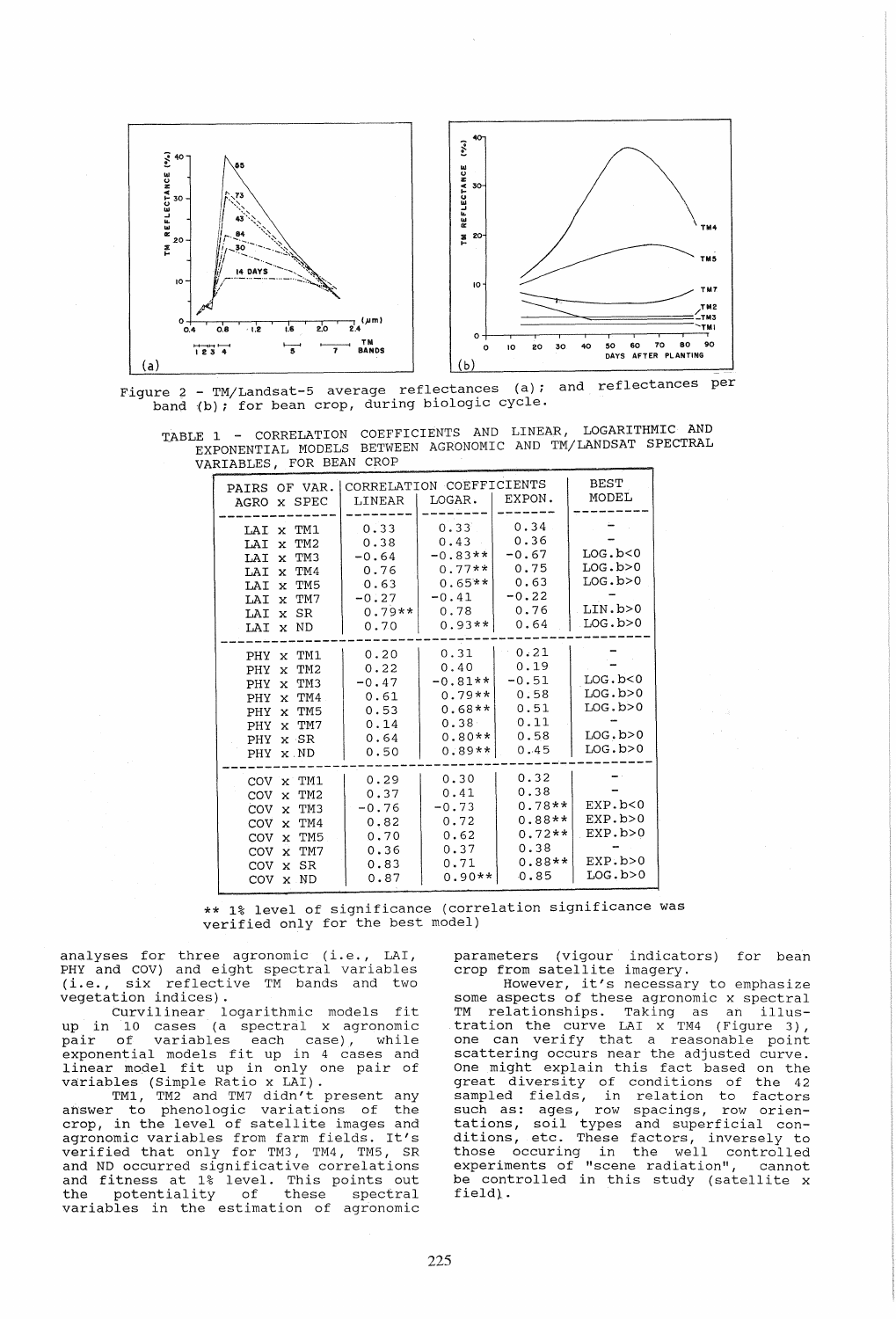

Figure 3 - scatter adjusted curve and "tracking phenomenon" illustration. diagram, logarithmic between TM4 and LAI,

Besides, it's necessary to consider<br>,the "tracking phenomenon" (Tucker et al. 1979; Holben et al., 1980; Formaggio, 1979, Holben et al., 1980, Formaggio,<br>1989). I.e., as bean biological cycle progress, phytovariables values increases progressively until a plateau or a maximum (which indicates the beginning of the senescence) (Figure 4); then these phytovariables decrease assuming similar values than those observed before the .referred plateau. This way, same values of phytovariables (for example one value preand another post-plateau) will produce different values of spectral variables, because the phenological conditions preand post-plateau are different.

This also remarks that there is a<br>period (before the senescence beginning), during plant growth and development, in which the correlations and the fitness between agronomic and satellite spectral variables are better than in other phases for bean crop.

### CONCLUSIONS

There is a strong necessity for a better understanding of the complex interactions between spectral and biophysical variables of agricultural crops.

The physical and physiological foundations for the behaviours observed (relationships between spectral and agronomic variables) constitute a chapter agressimate variances, consertance a enapter agricultural remote sensing scientific sprays concerning to studies of scene<br>groups concerning to studies of scene<br>radiation. radiation.<br>In this research it was verified,

for bean crop, a preferential curvilinear 'relationship (exponential or logarithmic types) between TM3, TM4, SR and ND spectral variables and LAI, PHY and COV agronomic variables, resulting in highly significative correlation coefficients.

Before crop senescence it seems that these relationships are better, i.e., in this phase of beans biologic cycle, green vegetation density may be considered the most important factor influencing TM reflectances.

There were high correlation and equivalence between the used TM vegetation indices (SR and ND) suggesting the use of orthogonal indices (e.g. Kauth & Thomas (1976) greenness and Richardson & Wiegand (1977) perpendicular vegetation index/PVI) conjunction with linear vegetation indices.

Satellite spectral data, as TM/Landsat-5, are potential sources of agronomic information for the bean crops (large-area) and of yield considerations, but more researches and development related with the study are needed, so as better understanding' of sampling better understanding of sampling<br>questions, use of ancillary data (e.g. thermal and meteorological) and simulation models.

## REFERENCES

- BAUER, M.E. The role of remote sensing in determining the distribution and yield of crops. Advances in Agronomy, 27:271- 304, 1975.
- BAUER, M.E.; DAUGHTRY, C.S.T.; VANDERBILT, V.C. Spectral-agronomic relationships of maize, soybean and wheat canopies. IN: INTERNATIONAL COLLOQUIUM ON SPECTRAL SIGNATURES OF OBJECTS IN REMOTE SENSING. Avignon, 8-11 Sept. REMOTE SENSING. Avignon, 8-11 Sept.<br>1981. Monfavet, INRA, p. 261-272. 1981.
- CHANCE, J.E.; LEMASTER, E.W. Suits reflectance models for wheat and cotton: theoretical and experimental tests. Applied optics, 16(2) :407-412. 1977.
- COLWELL, J.E.; RICE, D.P.; NALEPKA, R.F. Wheat yield forecasts using Landsat data. IN: PROC. OF THE 11th WINCA TYLE PROC. OF THE 11th<br>INTERNATIONAL SYMPOSIUM ON REMOTE<br>SENSING OF ENVIRONMENT, Univ. of SENSING OF Michigan, Ann Arbor, pp. 1245-1254. 1977.
- DAUGHTRY, C.S.T.; BAUER, M.E.; CRECELIUS,<br>D.W.; HIXSON, M.M. Effects of HIXSON, M.M. Effects of management practices on reflectance of<br>spring wheat canopies. Agronomy management practice in referenting the Journal, 72:1055-1060. 1980.
- FORMAGGIO, A.R. Caracteristicas agron6 micas e espectrais para sensoriamento remoto de trigo e de feijoo. PhD Thesis. Soo Paulo State University. ESALQ. Piracicaba (SP). 1989. 161p.
- HINZMAN, L.D.; BAUER, M.E.; DAUGHTRY,<br>C.S.T. Effects of nitrogen fertilization on growth and reflectance characteristics of winter wheat. Remote characteristics of winter wheat. Remote<br>Sensing of Environment, 19:47-61. 1986.
- HOLBEN, B.N.; TUCKER, C.J.: FAN, C.J. Spectral assessment of soybean leaf area index and leaf biomass. Photogrammetric Engineering and Remote Sensing, 46(5):651-656. 1980.
- KAUTH, R.J.; THOMAS, G.S. The tasseled cap - a graphic description of the spec-<br>tral-temporal development of agriculural crops as seen by LANDSAT. IN: PROC. SYMPOSIUM ON MACHINE PROCESSING